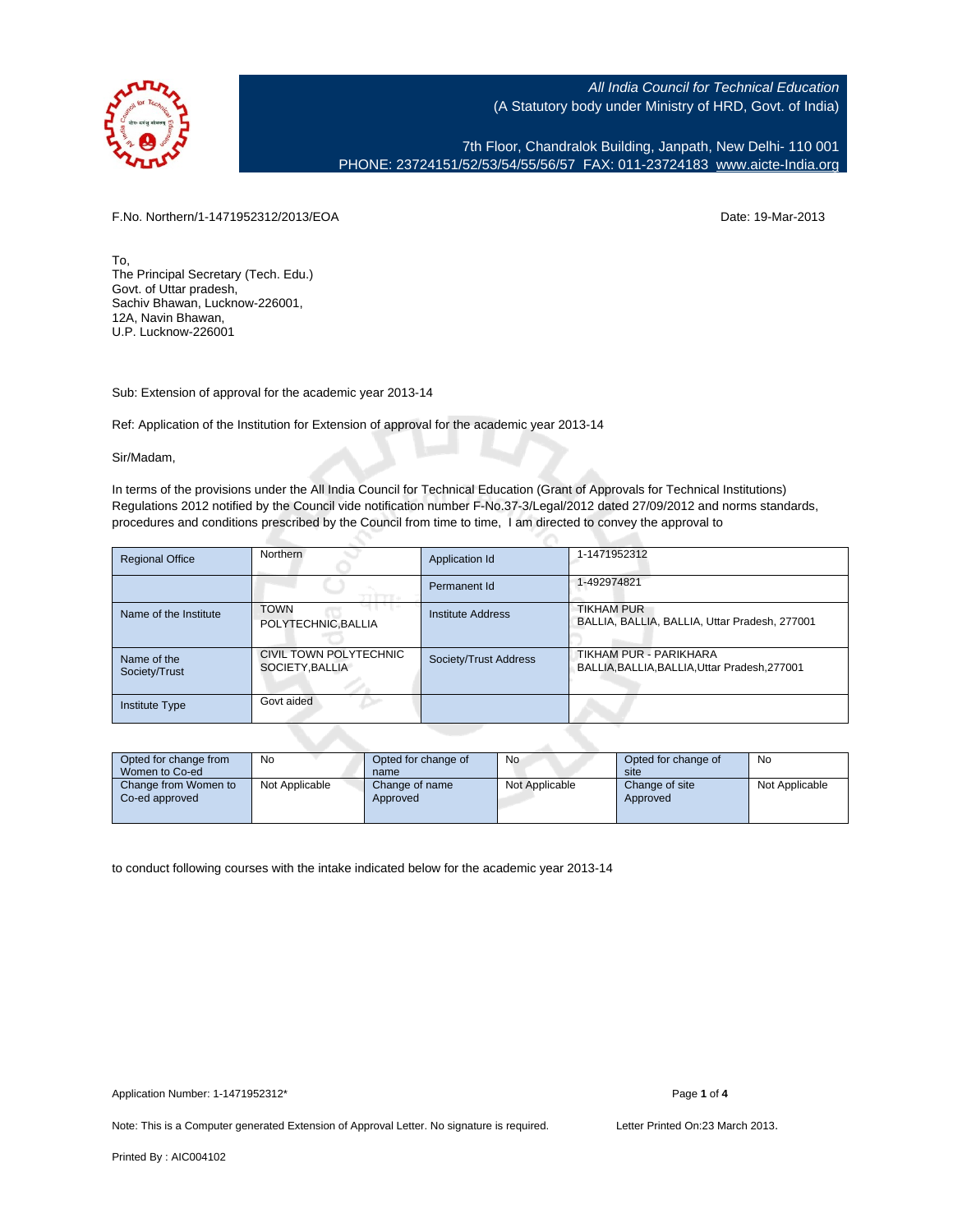

7th Floor, Chandralok Building, Janpath, New Delhi- 110 001 PHONE: 23724151/52/53/54/55/56/57 FAX: 011-23724183 [www.aicte-India.org](http://www.aicte-India.org)

| Application Id: 1-1471952312<br>Program               | Shift     | Level               | Course                                                                                        | Full/Part Time                    | <b>Affiliating Body</b>                         | Intake 2012-13 | Intake Approved for<br>13-14 |                                 |               | Foreign Collaboration |
|-------------------------------------------------------|-----------|---------------------|-----------------------------------------------------------------------------------------------|-----------------------------------|-------------------------------------------------|----------------|------------------------------|---------------------------------|---------------|-----------------------|
|                                                       |           |                     |                                                                                               |                                   |                                                 |                |                              | $\overline{\tilde{\mathbf{g}}}$ | $\frac{1}{2}$ |                       |
| <b>ENGINEERING</b><br><b>AND</b><br><b>TECHNOLOGY</b> | 1st Shift | <b>DIPLOMA</b>      | <b>CIVIL</b><br><b>ENGINEERING</b>                                                            | <b>FULL</b><br><b>TIME</b>        | <b>Board of Technical</b><br>Education, Lucknow | 60             | 60                           | No                              | No            | No                    |
| <b>ENGINEERING</b><br>AND<br><b>TECHNOLOGY</b>        | 1st Shift | <b>DIPLOMA</b>      | <b>ELECTRICAL</b><br><b>ENGINEERING</b>                                                       | <b>FULL</b><br><b>TIME</b><br>mp. | <b>Board of Technical</b><br>Education, Lucknow | 60             | 60                           | No                              | No            | No                    |
| <b>ENGINEERING</b><br>AND<br><b>TECHNOLOGY</b>        | 1st Shift | <b>DIPLOMA</b>      | <b>MECHANICAL</b><br><b>ENGINEERING</b><br>(AUTO)                                             | <b>FULL</b><br><b>TIME</b>        | <b>Board of Technical</b><br>Education, Lucknow | 60             | 60                           | No                              | No            | No                    |
| <b>ENGINEERING</b><br>AND<br><b>TECHNOLOGY</b>        | 1st Shift | <b>DIPLOMA</b><br>Œ | <b>MECHANICAL</b><br><b>ENGINEERING</b><br>(PROD)                                             | <b>FULL</b><br><b>TIME</b>        | <b>Board of Technical</b><br>Education, Lucknow | 60             | 60                           | No                              | No            | No                    |
| <b>ENGINEERING</b><br><b>AND</b><br><b>TECHNOLOGY</b> | 2nd Shift | <b>DIPLOMA</b>      | <b>CIVIL</b><br><b>ENGINEERING</b><br>$(2$ SHIFT)                                             | <b>FULL</b><br>TIME               | <b>Board of Technical</b><br>Education, Lucknow | 60             | 60                           | No                              | No            | No                    |
| <b>ENGINEERING</b><br>AND<br><b>TECHNOLOGY</b>        | 2nd Shift | <b>DIPLOMA</b>      | <b>ELECTRICAL</b><br><b>ENGINEERING</b>                                                       | <b>FULL</b><br><b>TIME</b>        | <b>Board of Technical</b><br>Education, Lucknow | 60             | 60                           | No                              | No            | No                    |
| <b>ENGINEERING</b><br>AND<br><b>TECHNOLOGY</b>        | 2nd Shift | <b>DIPLOMA</b>      | <b>MECHANICAL</b><br><b>ENGINEERING</b><br>(AUTO)                                             | <b>FULL</b><br><b>TIME</b>        | Board of Technical<br>Education, Lucknow        | 60             | 60                           | No                              | No            | No                    |
| <b>ENGINEERING</b><br><b>AND</b><br><b>TECHNOLOGY</b> | 2nd Shift | <b>DIPLOMA</b>      | <b>MECHANICAL</b><br><b>ENGINEERING</b><br>(PROD)                                             | <b>FULL</b><br><b>TIME</b>        | Board of Technical<br>Education, Lucknow        | 60             | 60                           | No                              | No            | No                    |
| <b>MANAGEMENT</b>                                     | 1st Shift | <b>DIPLOMA</b>      | <b>MODERN</b><br><b>OFFICE</b><br>MANAGEMENT<br>AND<br><b>SECRETARIAL</b><br><b>PRACTICES</b> | <b>FULL</b><br><b>TIME</b>        | Board of Technical<br>Education, Lucknow        | 60             | 60                           | No                              | No            | No                    |

Application Number: 1-1471952312\* Page **2** of **4**

Note: This is a Computer generated Extension of Approval Letter. No signature is required. Letter Printed On:23 March 2013.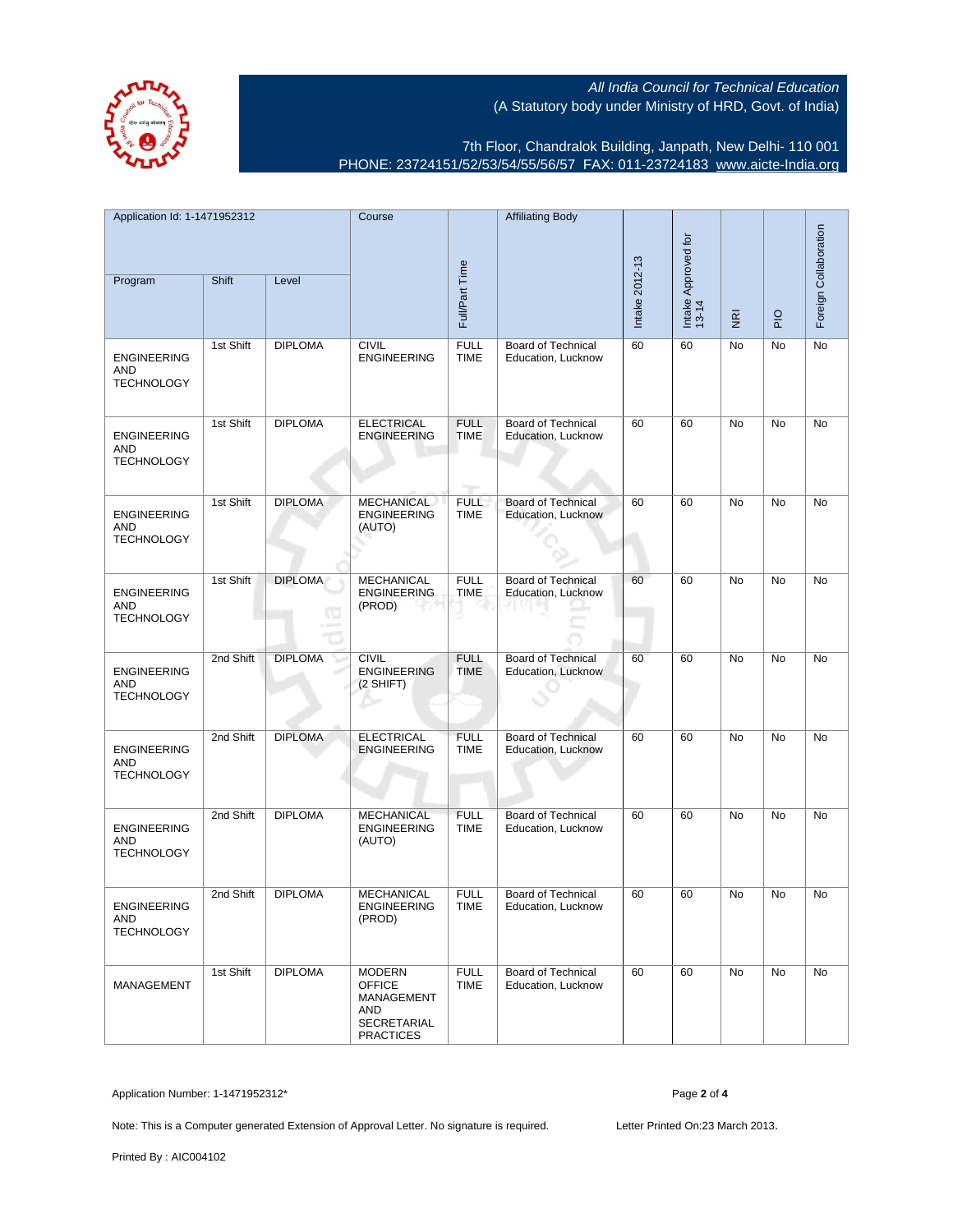7th Floor, Chandralok Building, Janpath, New Delhi- 110 001 PHONE: 23724151/52/53/54/55/56/57 FAX: 011-23724183 [www.aicte-India.org](http://www.aicte-India.org)

| Application Id: 1-1471952312 |           | Course         | Time                                                                                                 | <b>Affiliating Body</b>    | S<br>$\overline{\phantom{0}}$                   | $\overline{p}$<br>Approved |                 |                |                |                       |
|------------------------------|-----------|----------------|------------------------------------------------------------------------------------------------------|----------------------------|-------------------------------------------------|----------------------------|-----------------|----------------|----------------|-----------------------|
| Program                      | Shift     | Level          |                                                                                                      | Full/Part                  |                                                 | $2012 -$<br>Intake         | Intake<br>13-14 | $\overline{g}$ | $\overline{P}$ | Foreign Collaboration |
| <b>MANAGEMENT</b>            | 2nd Shift | <b>DIPLOMA</b> | <b>MODERN</b><br><b>OFFICE</b><br>MANAGEMENT<br><b>AND</b><br><b>SECRETARIAL</b><br><b>PRACTICES</b> | <b>FULL</b><br><b>TIME</b> | <b>Board of Technical</b><br>Education, Lucknow | 60                         | 60              | <b>No</b>      | No             | No                    |

• Validity of the course details may be verified at www.aicte-india.org>departments>approvals

The above mentioned approval is subject to the condition that TOWN POLYTECHNIC,BALLIA shall follow and adhere to the Regulations, guidelines and directions issued by AICTE from time to time and the undertaking / affidavit given by the institution along with the application submitted by the institution on portal.

In case of any differences in content in this Computer generated Extension of Approval Letter, the content/information as approved by the Executive Council / General Council as available on the record of AICTE shall be final and binding.

Strict compliance of Anti-Ragging Regulation:- Approval is subject to strict compliance of provisions made in AICTE Regulation notified vide F. No. 37-3/Legal/AICTE/2009 dated July 1, 2009 for Prevention and Prohibition of Ragging in Technical Institutions. In case Institution fails to take adequate steps to Prevent Ragging or fails to act in accordance with AICTE Regulation or fails to punish perpetrators or incidents of Ragging, it will be liable to take any action as defined under clause 9(4) of the said Regulation.

**(Dr. Kuncheria P. Isaac)**

Member Secretary, AICTE

Copy to:

**1. The Regional Officer,**

All India Council for Technical Education Govt. Polytechnic Campus Adjoining Directorate of Technical Education Vikas Nagar, Kanpur-208 002, Uttar Pradesh

- **2. The Director Of Technical Education,** Uttar Pradesh
- **3. The Registrar,** Board of Technical Education, Lucknow
- **4. The Principal / Director,** TOWN POLYTECHNIC,BALLIA

Application Number: 1-1471952312\* Page **3** of **4**

Note: This is a Computer generated Extension of Approval Letter. No signature is required. Letter Printed On:23 March 2013.